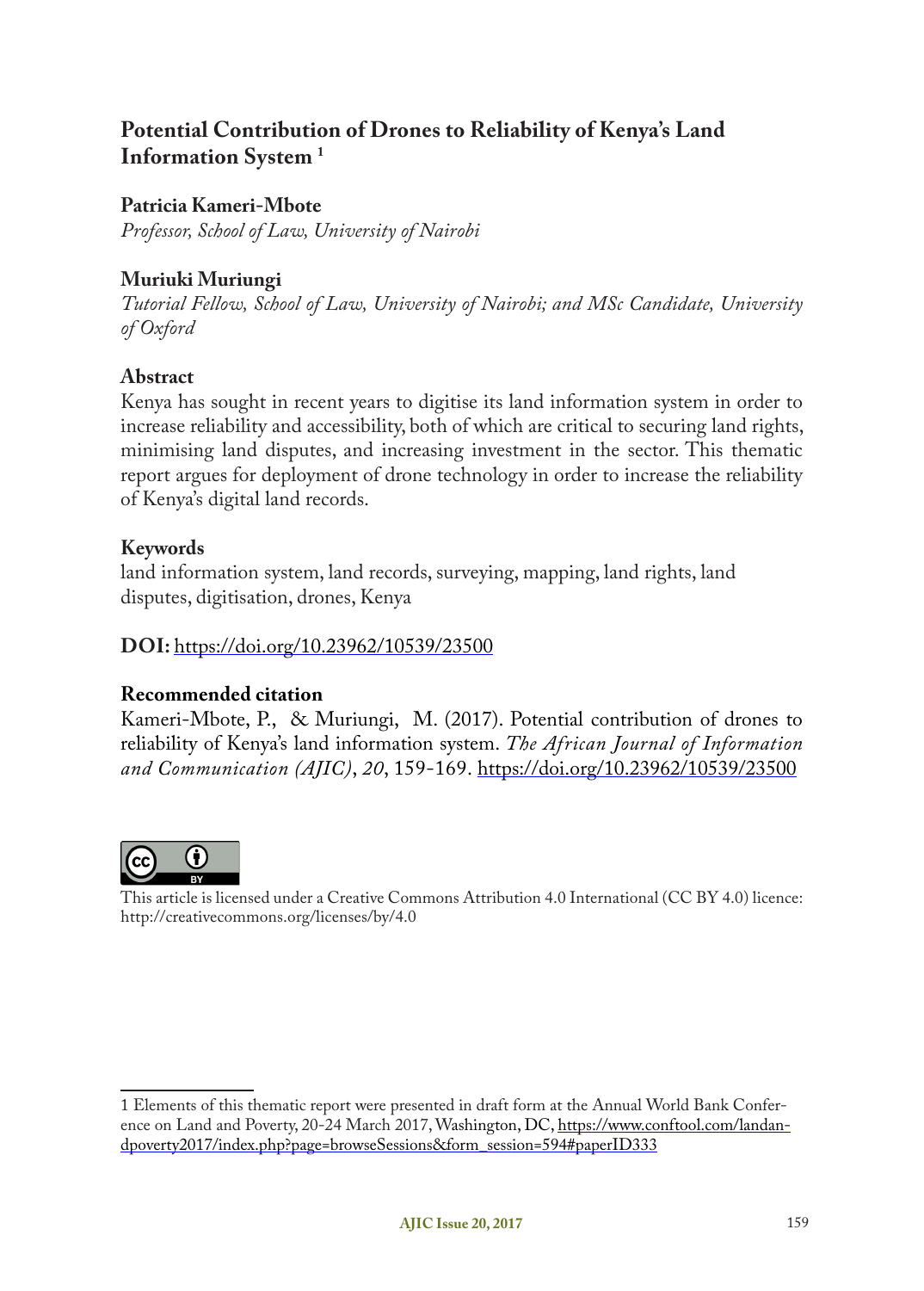### **1. Introduction**

Kenya is engaged in spirited attempts to digitise its land records. The manual system was fraught with multiple challenges: human error, opportunities for corruption due to missing files, incomplete land information, difficulties in accessing records, and cases of multiple titling – all of which served to make land rights generally insecure in Kenya. The Ministry of Lands and Physical Planning has embarked on an ambitious process of digitising existing land records, in a bid to enhance both data reliability and security of tenure.

In addition to digitisation of existing records, we propose increased use of drone (unmanned aerial vehicle) technology in support of land mapping, particularly in remote areas, in order to enhance the accuracy of the data in the registries that are in the process of being digitised. The data obtained through the use of drones could facilitate more accurate delineation of boundaries among land holdings, thus minimising contestation. Unlike maps created through traditional surveys, those generated through the use of drone technology have more details, enabling the recognition of various landmarks and buildings (*Asian Survey and Mapping,* 2016). Another advantage of drone technology is that it is rapid, enabling mapping and surveying of as many as 40 hectares in a single day (*Asian Survey and Mapping*, 2016).

Up to 60% of surveying costs under the traditional surveying method are the logistical costs incurred by a survey team (Almenteros, Arnante, & Dealca, 2016). Using drone technology eliminates the need for on-the-ground logistic teams, thus obviating these costs (Almenteros et al., 2016). Moreover, drones are able to map large areas in a short span of time, thus enabling rapid land-mapping and titling.

## **2. Land information in Kenya**

Kenya's antiquated manual land information system is traceable to 1902 when the then-Recorder of Titles under the British colonial regime used to keep titles under the Registration of Titles Act (RTA) system (Wayumba, 2013). These paper records are prone to wear and tear, loss, theft, being hidden, or even being deliberately misplaced. The manual land recording system has also been associated with double allocation of title for a single piece of land, missing files, and erroneous (sometimes fraudulent) transfers of titles (*Business Daily*, 2015). Frustration encountered by people transacting land rights has acted as a disincentive to engaging and investing in the sector (Ayodo, 2014). A simple search may take over a week due to bureaucracy and interference by cartels and brokers who seek to benefit from the system (Ayodo, 2014). The *Doing Business in Kenya Report 2016* was critical of Kenya's dearth of digitised land records, particularly outside Nairobi (World Bank, 2016).

The tenacity of Kenya's manual land records in registries around the country is remarkable considering the digitisation efforts that have been pursued over the years (Mutiga, 2009; Mbaka, 2013; Wanzala, 2015). The failure to secure a fully digitised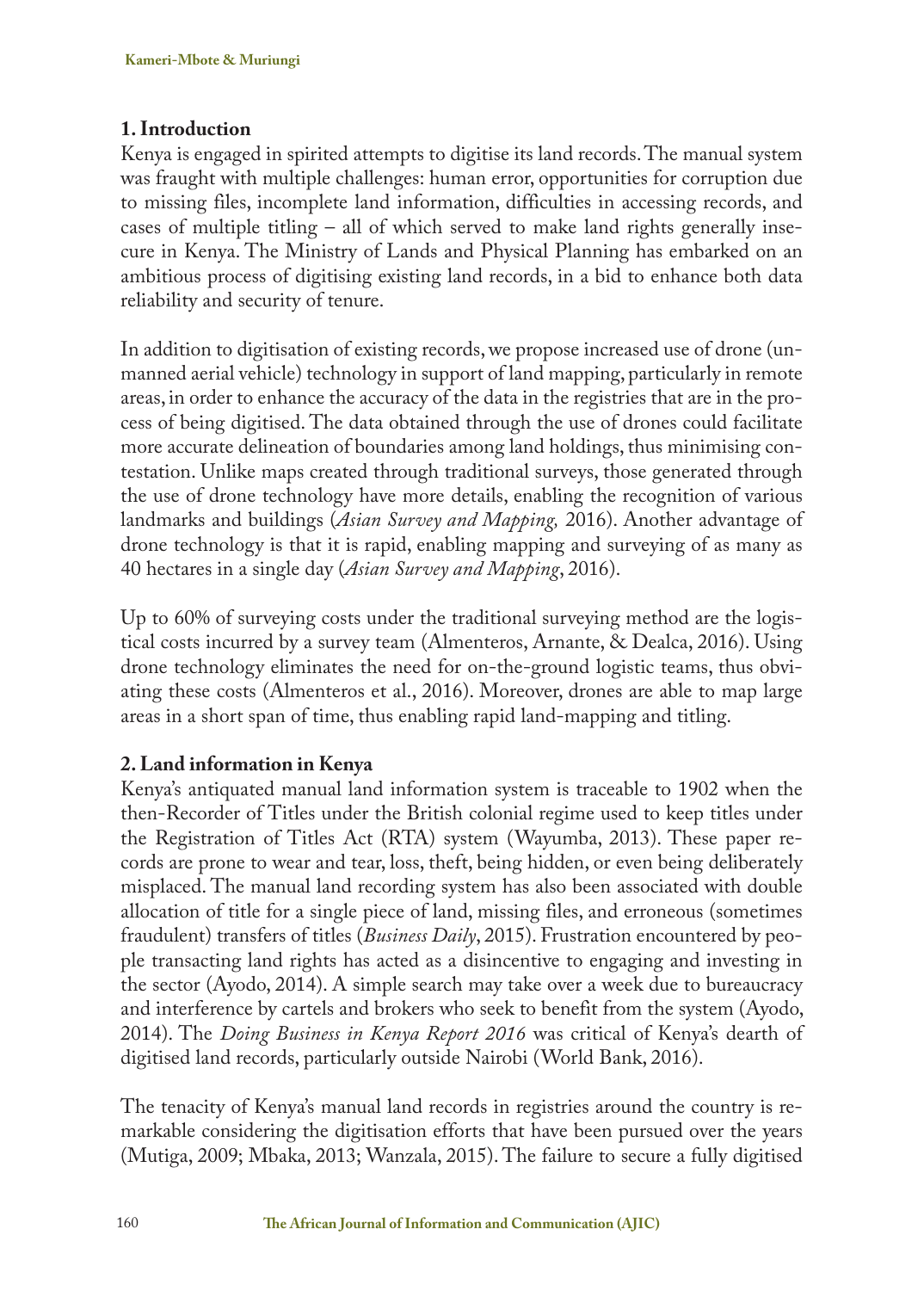land information system can be attributed to: resistance by actors within the land sector who perceive digitisation as a threat; lack of adequate human and financial resources; lack of political will and leadership; and torn, missing and incomplete land records (Mbaria, 2009; Ntonjira, 2016).

Following the post-election violence of late 2007 and early 2008 occasioned by a disputed Presidential election and the identification of land disputes as a contributing factor to the violence (Kameri-Mbote & Kindiki, 2008), land reform emerged as an agenda necessitating immediate action. This fed into the finalisation of the National Land Policy in 2009, which, inter alia, called for digitisation of land records to avert fraud (Ministry of Lands, 2009). This was not the first time that computerisation and digitisation of land records had been suggested (see (Republic of Kenya, 2008), but inclusion of this matter in the National Land Policy signaled a more serious consideration, and digitisation is now a statutory obligation, as enshrined under sections 9 and 10 of the Land Registration Act of 2012.

According to the Land Governance Assessment Framework (LGAF) Report of 2014-2015 prepared for the World Bank, which assessed the status of land governance in Kenya, the manual land-recording system is inefficient, time-consuming and militates against timeous decision making (Kameri-Mbote, 2016). A Commission set up to investigate illegal and irregular allocations of land in Kenya found that that uncertainty generated by multiple titles over single pieces of land "has the potential of disrupting the land market and jeopardising the general development of the country" (Republic of Kenya, 2004).

Meaningful social and economic development are threatened in the absence of secure land rights (Besley & Ghatak, 2009), which in turn are dependent on reliable and easily accessible land information. Recent contestations over ownership of prime pieces of land in Nairobi are apt illustrations of the problematic nature of land governance in Kenya and the difficulties that arise in determining the ownership of land in the absence of reliable information. A scandal relating to alleged "grabbing" of a 144-acre piece of land in the prime Karen estate in the south of Nairobi is a case in point (Nyassy, 2014). Various individuals claimed ownership of the land, and some had sold the land to third-party purchasers (Nyassy, 2014). Politicians and other leaders were allegedly linked to the fraud, but investigations to determine the real owners of the land were unsuccessful (Nyassy, 2014).

Similar disputes have arisen over land in Nairobi's prime Westlands and Parklands areas, regarding renewal of leases (Achuka, 2016; Mutavi, 2016). Instances abound where cartels are alleged to have colluded with officials from the Ministry to put up notices requesting application for renewal of leases on parcels of land, in default of which they dispossess owners of the land (Mutavi, 2016). There is also evidence of cases where lessees whose leases are expiring and who should have the first right of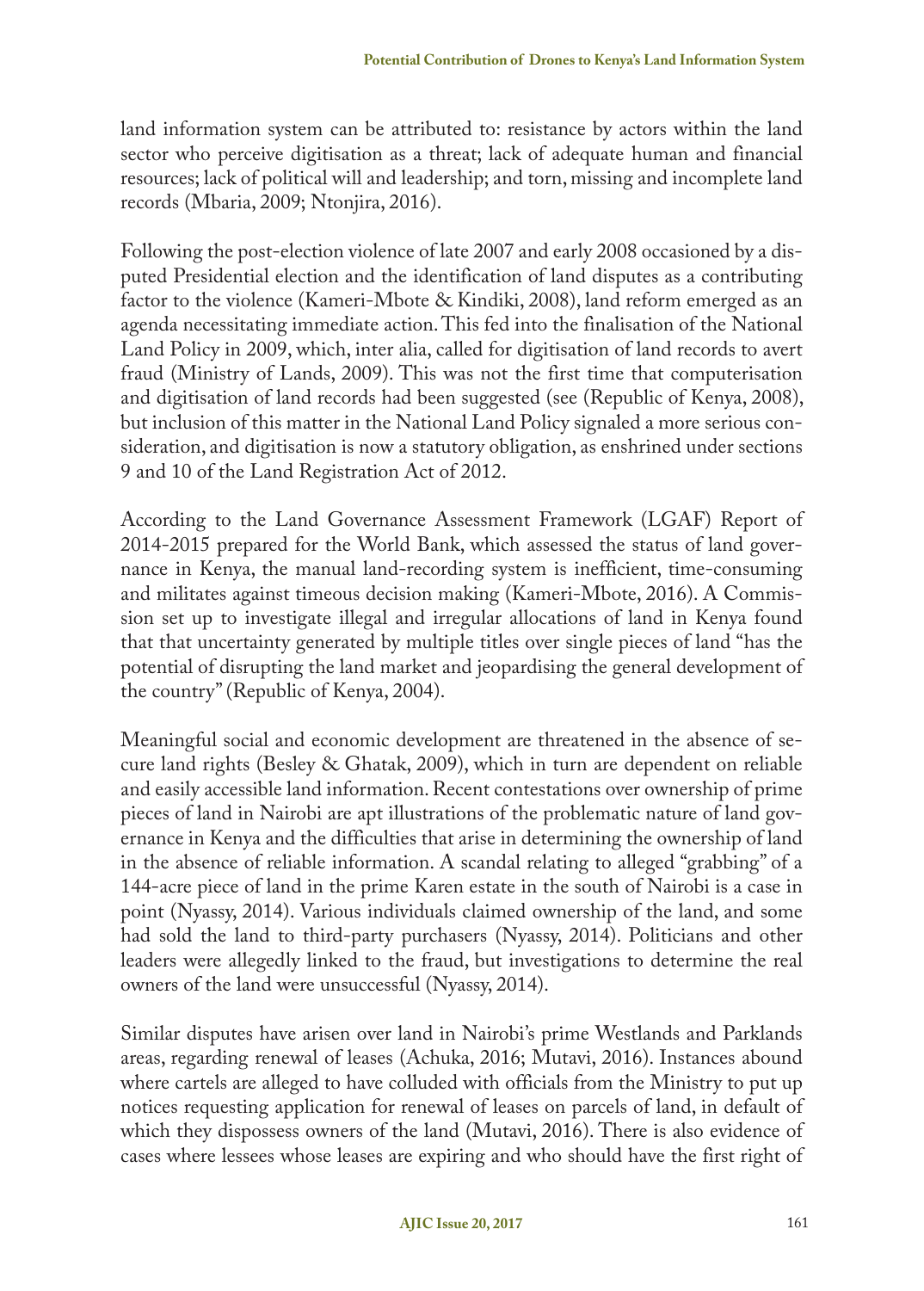reversion are evicted violently (Ombati, 2016).

Contestation over ownership of land allegedly belonging to the United States International University (USIU), pitting a former President of Kenya Daniel Moi against two investors, also sheds light on the lack of clarity on land ownership (Agoya, 2016; Wasuna, 2016). Lands targeted by cartels have even included lands housing public entities. Such was the case in the Lang'ata area of Nairobi when land belonging to a public primary school was at issue (Muthoni, 2015).

Thus, the importance of reliable and publicly accessible land information cannot be over-emphasised. At present in Kenya, surveying for cadastre maps (maps showing land ownership and boundaries) is largely done through varying spatial referencing systems by physical surveyors (Wayumba, 2013). This has contributed to difficulties in integration of survey plans to create a seamless map (Kuria, Kasaine, Khalif, & Kinoti, 2016). Survey data such as Registry Index Maps and survey plans are not in a common referencing framework, resulting in inconsistencies in the interpretation of survey plans and disputes (Kuria, Kasaine, Khalif, & Kinoti, 2016). Cognizant of these shortcomings, the Ministry of Lands and Physical Planning's National Spatial Plan is seeking to modernise land registries (including making them more publicly accessible), is establishing a Kenya National Spatial Data Infrastructure (KNSDI) centre, and has embarked on various processes to build an updated, easily accessible and reliable National Land Information Management System (NLIMS) (Ministry of Lands and Physical Planning, 2017; GSDI, 2016). The NLIMS processes include digitisation of land paper records in various registries across the country (*Daily Nation*, 2017). In order to digitise land records, the Ministry has in particular operationalised an Electronic Records Management System (ERMS) and up-scaled the digital access systems (Ministry of Lands and Physical Planning, 2017). It is worth noting that the Ministry has on different occasions disrupted normal services at its headquarters in Ardhi House, Nairobi to load its land paper records onto electronic platforms in a bid to digitise (Omulo, 2017). Various registries including Kisumu, Meru, Mombasa, Kwale, Kilifi, Eldoret, Bungoma, Kiambu, Thika, and the Central Registry in Nairobi, are digitised, in a process that began in September 2016 (Omulo, 2017).

The Constitution of Kenya of 2010 provides in Article 35(1)(a) for the right to access information held by the State and other persons, especially where it is required for enforcement of one's fundamental rights and freedoms (Republic of Kenya, 2010). To implement this provision, Kenya enacted the Access to Information Act 31 of 2016, which provides that the government or a public authority shall provide the information requested within 21 days of such request (sect. 9), unless such request falls within any of the listed exceptions (sect. 6) (Republic of Kenya, 2016). Kenyan individuals or corporations may lawfully demand information from public entities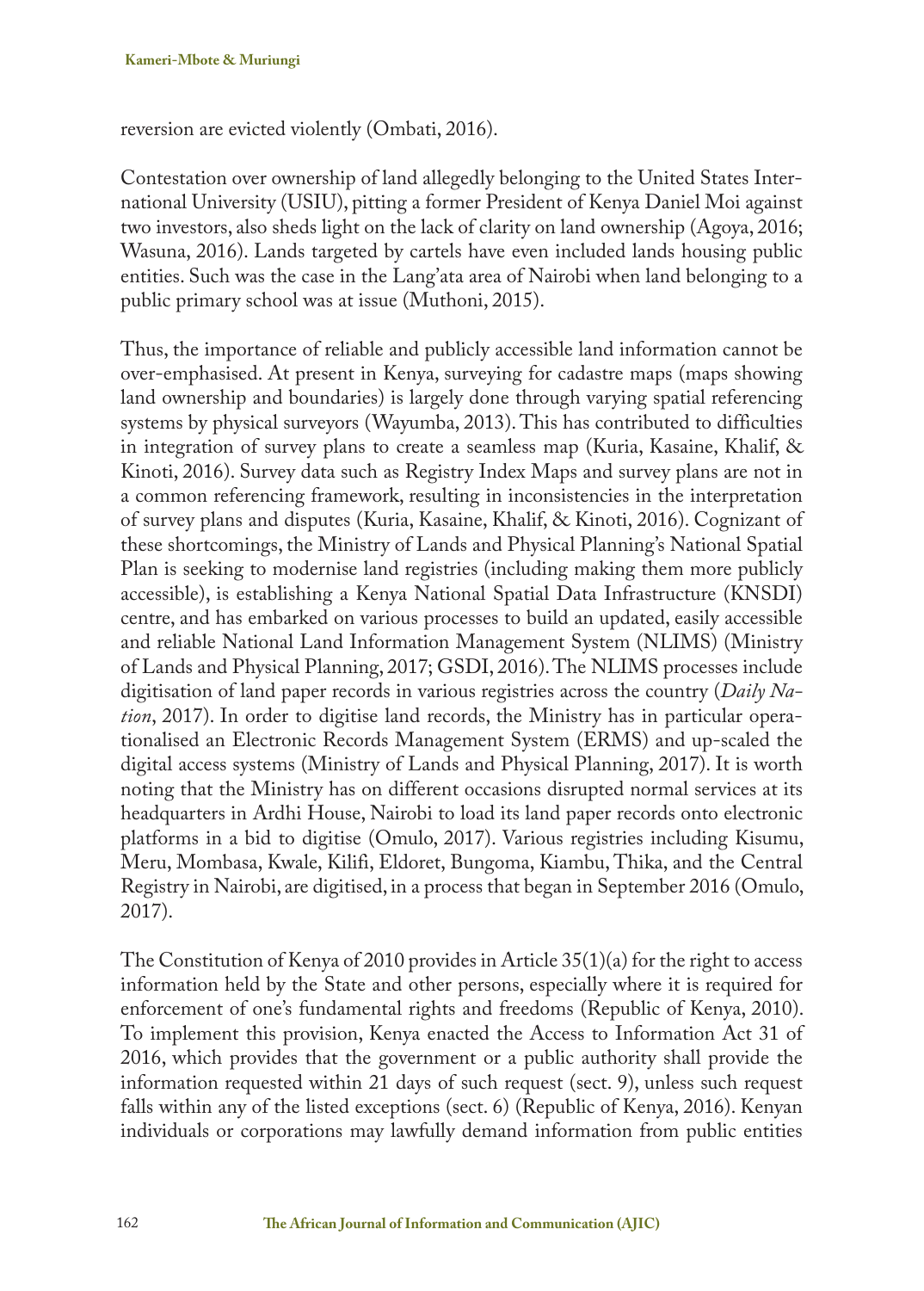including the Ministry and other state entities responsible for land administration and governance.

Article 60 of the Constitution recognises secure land rights, indirectly imposing a duty on state entities to ensure that they have proper and reliable records in this regard. Section 7(2) of the Land Registration Act 3 of 2012 provides that the Registrar of each Land Registry shall make information relating to land accessible to any person upon payment of the prescribed fee (Republic of Kenya, 2012). Section 9 of the same statute provides that the Land Registrar shall maintain the register and any document in a secure, reliable and accessible format, including electronic files. Section 10 provides that subject to the right to access information under the Constitution, the Registrar shall make information accessible to the public by electronic means or other means as prescribed by the Chief Land Registrar. These statutory provisions mandate state agencies to put in place mechanisms to facilitate the relaying of updated records and to enhance accessibility by the public. The National Broadband Strategy identifies the digitisation of land registries and the development of the aforementioned KNSDI as focus areas for implementation.

#### **3. Drones and mapping of land information**

Mapping land information using drone technology involves the use of GPS-enabled drones to conduct aerial surveys. Drones are able to capture high-resolution images, which are then used by land planners to not only identify, but also digitise the record of boundaries of any land (Pablo & Petzold, 2016). Drones' advantages over the traditional methods of mapping are: increased speed, increased reliability, and fewer costs than with sending surveyors out to physically map (Pablo & Petzold, 2016). Drones also have the advantage of easily reaching remote, largely unsurveyed areas (Pablo & Petzold, 2016).

Drones have been previously employed in Kenya for recreational activities such as photography and security (Bonyo, 2015). Their use was, however, halted by the government in 2015, pending the promulgation by the Kenya Civil Aviation Authority (KCAA) of regulations to guide their usage and address possible breaches of security and infringement on privacy ( Johnson, 2015). The KCAA finalised rules in 2017 (KCAA, 2017) to guide the licensing, approval and flying of drones in Kenya (Kuo, 2017). Various license-seekers, estimated at around 1,000, prompted the drafting and approval of the regulations to use drones for various purposes (Andae, 2016). For instance, the Ol Pejeta Conservancy had sought permission to use drones to fight poaching (Andae, 2016). In the regulations, the KCAA has categorised the use of drones into: those for recreation and sports; for private use excluding sports and recreation; and for commercial activities (Njoroge, 2016). The agency also classifies drones in accordance with their weight and uses in the rules, which also impose criminal liability for breach (Njoroge, 2016). The regulations have filled the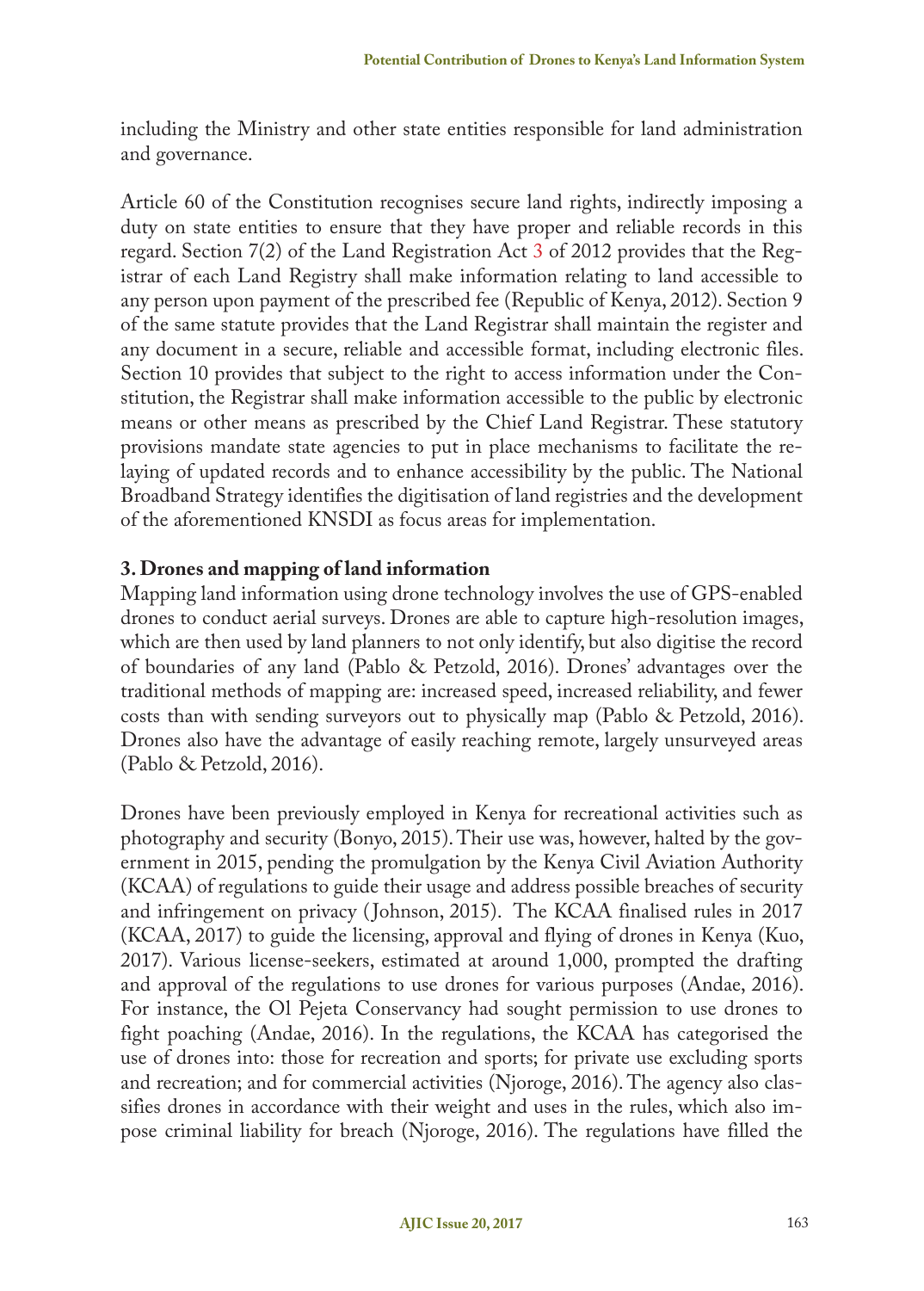regulatory vacuum, which, without doubt, hindered further acquisition and usage of the technology for various beneficial purposes.

Several countries have harnessed drones to enhance the reliability and accessibility of their land-mapping. We now describe two such examples, in Tanzania and The Philippines.

### *Tanzania*

In 2014, Tanzanian media reported several clashes over land among farmers in the country's northern Maynard region (Makoye, 2016). In 2016, it was reported that farmers in the southwest region of Morogoro killed hundreds of livestock on grounds that the livestock-owners had let the animals roam onto their land and destroy their crops (Makoye, 2016). These conflicts were to some extent caused by unclear demarcations of land boundaries (Makoye, 2016). It was this challenge that the Tanzanian government sought to overcome using drone technology. In a project supported by the World Bank and the Tanzania Commission for Science and Technology, boundaries were mapped with drones and over 300,000 land titles were issued to citizens (Makoye, 2016).

The initial use of drone technology in Tanzania, before its use in land-mapping, was for mitigation of the effects of floods in the capital Dar es Salaam. With over 70 per cent of the population in the capital living in informal settlements prone to flooding (Soiselo, 2016), drones were used to help to generate accurate maps of the localities and thus assist administrators in drawing up accurate plans to protect persons at risk in flood-prone areas (Makoye, Drones help communities map flood risk in Dar es Salaam slums, 2017).

### *The Philippines*

The Philippines has applied drone technology in mapping land for surveying and titling (Asian Survey and Mapping, 2016). The country has around 24 million parcels of land, of which only about half are surveyed and titled (Pablo & Petzold, 2016). The high costs associated with surveying land were cited as one of the reasons for the many pieces of unsurveyed and untitled land (Pablo & Petzold, 2016). In a bid to accelerate the process of titling, the Asia Foundation partnered with the Foundation for Economic Freedom and Omidyar Network in a project that used drones to conduct land surveys (Pablo & Petzold, 2016). A study found that use of drones was more cost-effective and faster than the conventional surveying methods (Almenteros et al., 2016). The study recommended a policy change in Philippines to allow the use of drones as one of the official techniques in land mapping and surveying (Almenteros et al., 2016)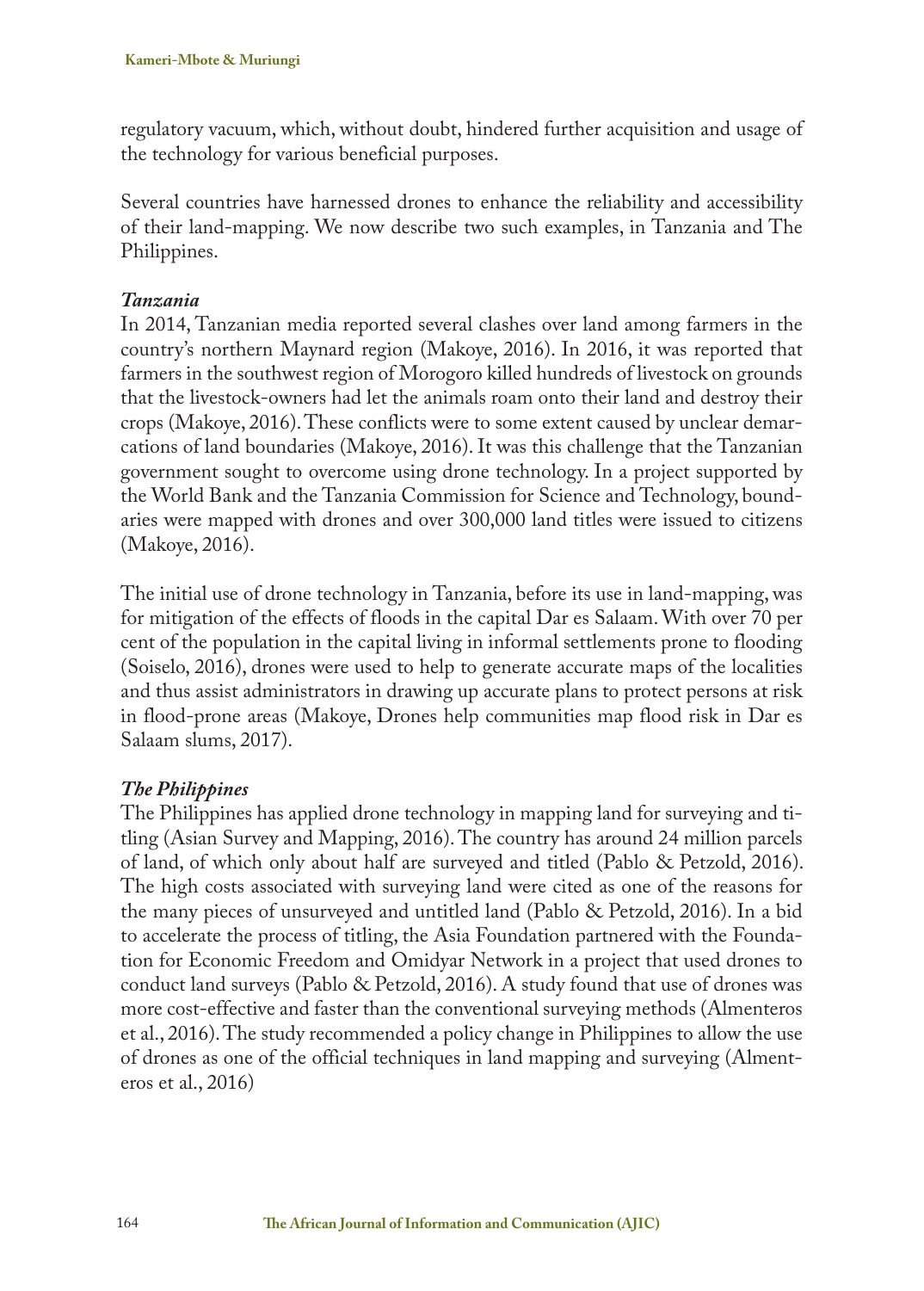#### **4. Recommendations**

There are several steps that the Kenyan government should take so as to be able to use drones in support of development of a more reliable national land information system. The aforementioned KNSDI is only possible through the prudent use of information and communication technologies (ICTs) (Odongo & Rodriques, 2016), and drones need to be among the ICTs used.

The Ministry of Lands and Physical Planning should apply to the Communications Authority of Kenya for authorisation and spectrum allocation for use of drone technology to capture land-mapping data. At the same time, land data generated through drone technology can only be reliable if it is protected from hacking and tampering, both of which are currently major concerns with Kenyan land data. Indeed, there is evidence that that processes of digitisation and computerisation of records, and land reforms generally, have been thwarted severally by interested parties and cartels (Kariuki, 2017). Accordingly, the Computer and Cybercrimes Bill of 2017 (Republic of Kenya, 2017) needs to become law, so as to prevent fraud and address other vulnerabilities in respect of land-mapping. It is also necessary to to fast-track the enactment of the Data Protection Bill of 2013, to deal with privacy concerns. To support the use of drones, there is need for capacity building beyond traditional disciplines such as survey and the use of multidisciplinary approaches to capture land information. The Ministry responsible for land can also apply for allocation of spectrum to enable it deploy technology effectively.

Land information management in Kenya is currently unreliable and inaccessible. Efficient and effective land information management can improve security of land rights in Kenya and neutralise land cartels and intermediaries who act as gatekeepers in Land Registries and open the way for corruption. While technology is not a silver bullet or a panacea, and indeed can be manipulated – as fraud in Kenya's Integrated Financial Management Information System (IFMIS) has shown (Okoth, 2017) – properly managed use of drones can improve the reliability of land information in Kenya, thus contributing to more secure land rights, more investment, and fewer opportunities for fraud.

#### **References**

- Association for Progressive Communications (APC). (2014). *Global information society watch 2014: Communications surveillance in the digital age.* Retrieved from http://giswatch. org/2014-communications-surveillance-digital-age
- Achuka, V. (2016, December 24). Dispute over Nairobi property creates confusion over who is responsible for alleged vandalism. *Daily Nation*.

Agoya, V. (2016, October 6). Moi in court over disputed prime Nairobi land sale. *Daily Nation*.

Almenteros, M. I., Arnante, A., & Dealca, R. L. (2016). *Drones: A gamechanger in land surveying and titling.* Quezon City, Philippines: Foundation for Economic Freedom (FEF). Retrieved from http://landrightsph.org/resources/news-and-events/dronesa-gamechanger-in-land-surveying-and-titling/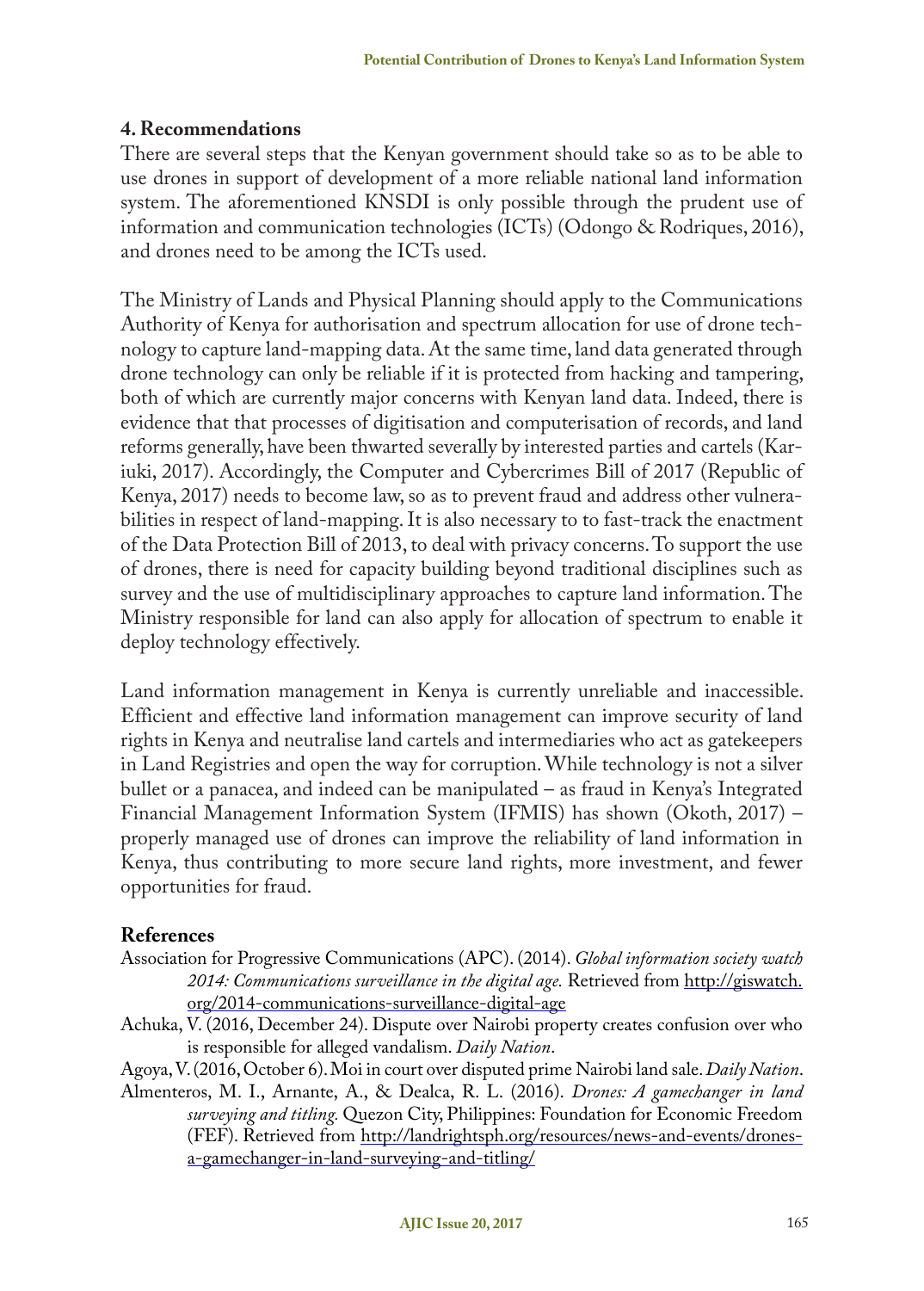- Andae, G. (2015, January 19). Defence ministry to regulate use of drones on safety fears. *Business Daily*.
- Andae, G. (2016, August 14). Kenya drone licence seekers hit 1,000. *Business Daily*.
- *Asian Survey and Mapping*. (2016, July 11). Philippines accelerate land mapping with drones. Retrieved from https://asmmag.com/features/feature/11197-philippinesaccelerate-land-mapping-with-drones.html
- Ayodo, H. (2014, February 21). Manual land records a nightmare. *Standard Digital*.
- *BBC News*. (2013, November 7). Kenya launches Huduma e-centre to cut bureaucracy.
- Besley, T., & Ghatak, M. (2009). Property rights and economic development. In D. Rodrik, & M. Rosenzweig (Eds.), *Handbook of development economics* (pp. 4525-4595). London: Elsevier. https://doi.org/10.1016/b978-0-444-52944-2.00006-9
- Bonyo, K. (2015, June 4). Everything you need to know about drones in Kenya. Blog post. Retrieved from http://www.kenbonyo.com/everything-you-need-to-know-aboutdrones-in-kenya/
- *Business Daily*. (2015, February 12). Editorial: Digitisation of land records must succeed at all costs. Retrieved from http://www.businessdailyafrica.com/analysis/Digitisation-ofland-records-must-succeed-at-all-costs/539548-2622044-2x1c5v/index.html
- Cisco. (2009, July 23). Seacom goes live. Retrieved from https://newsroom.cisco.com/pressrelease-content?type=webcontent&articleId=5035494
- Dolson, D., Hahn, N., Palminteri. S., Dinerstein, E., Konuche, J., Chang'a, A., Keyyu, J., Mwakatobe, A., & Goss, A. (2016). *Farmer-elephant coexistence: Unmanned aerial vehicles (UAVs) for Reducing elephant crop-raiding.* Azle, TX: International Elephant Foundation.
- *Daily Nation*. (2017, January 16). Hasten digitization of all land records.
- *Famy Care Limited v Public Procurement Administrative Review Board & another & 4 others*, 2013 eKLR (High Court 2013).
- Global Spatial Data Infrastructure Association (GSDI). (2016, March 22). Kenya: New Geo-Spatial Data Centre to house National Spatial Data Infrastructure Secretariat.
- Gordon Institute of Business Science (GIBS). (2013). *Digital disruption: Changing the rules of business for a hyper-connected world.* Authored with Dimension Data. University of Pretoria.
- Ihucha, A. (2014, November 15). Tanzania now bans private drones from overflying its national parks, cites security. *The East African*.
- Internet World Stats. (2016). *Africa 2016 population and Internet users statistics for 2016*.
- Johnson, E. (2015, December 15). *Kenya basically bans all drone use despite potential benefits they may yield*. Retrieved from http://www.pri.org/stories/2015-12-15/kenyabasically-bans-all-drone-use-despite-potential-benefits-they-may-yield
- Kameri-Mbote, P. (2016). *Kenya land governance assessment framework report (LGAF).* Nairobi: World Bank. https://doi.org/10.1596/28502
- Kameri-Mbote, P., & Kindiki, K. (2008). Trouble in Eden: How and why unresolved land issues landed "peaceful Kenya" in trouble in 2008. *Forum for Development Studies*, *35*(2), 167-193. https://doi.org/10.1080/08039410.2008.9666408
- Kameri-Mbote, P., Mony-Odhiambo, F., Muriungi, M., & Nyawira, O. (2016). *Spectrum management and regulation in Kenya: Engendering inclusive access to technology and information.* Nairobi: Ford Foundation.
- Kariuki, J. (2017, January 2). Nairobi blames ministry cartels for land theft. *Daily Nation*.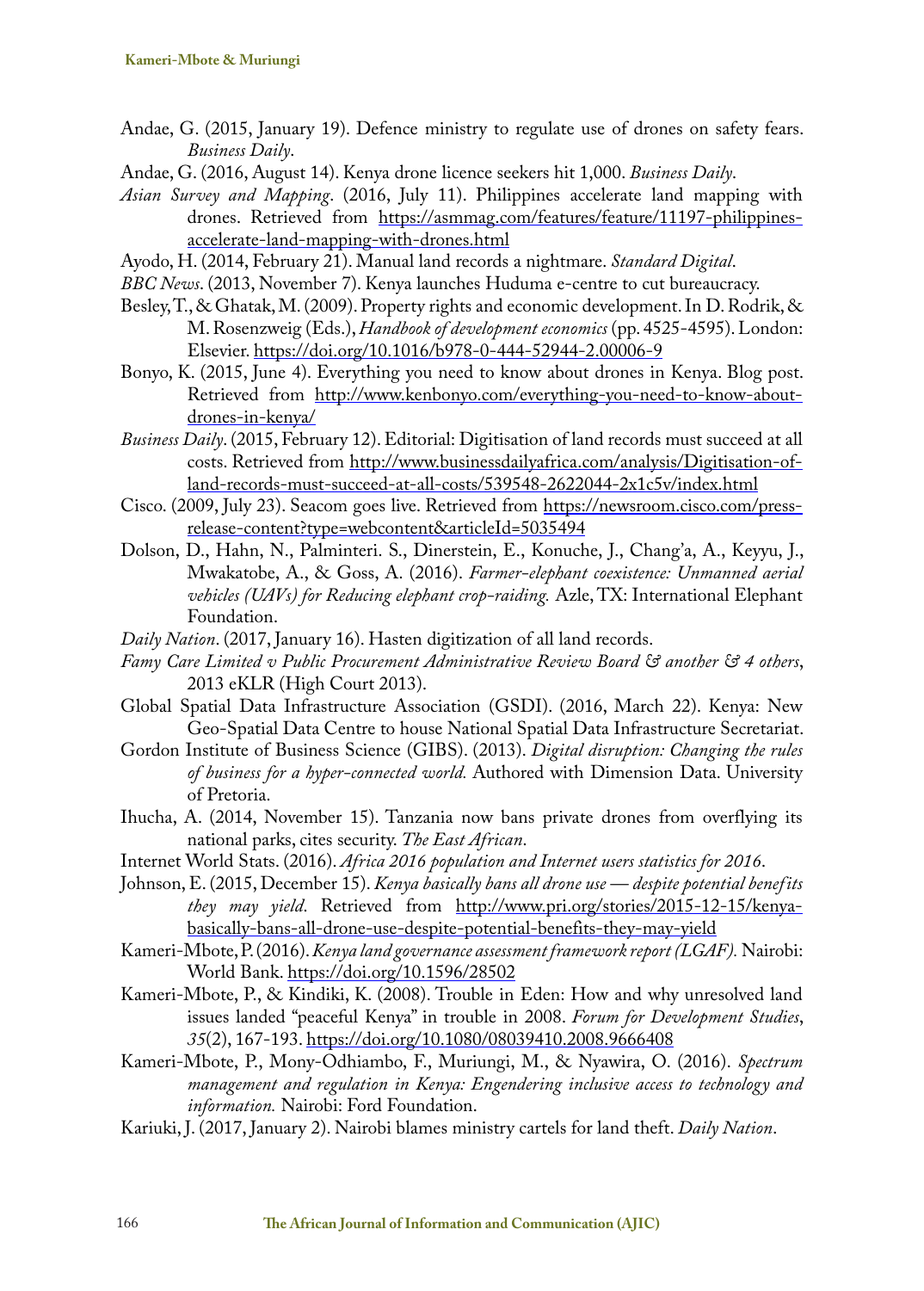- Kenya Civil Aviation Authority (KCAA). (2017). The Civil Aviation (Remotely Piloted Aircraft Systems) Regulations, 2017. Retrieved from https://www.airport-uav.com/ wp-content/uploads/2016/03/RPAS-DRAFT-Regulations-2017.pdf
- Kuo, L. (2017, February 14). Kenya has approved the commercial use of drones. *Quartz Africa.* Retrieved from https://qz.com/910113/kenya-has-approved-the-commercial-useof-drones/
- Kuria, D., Kasaine, A., Khalif, A., & Kinoti, S. (2016). Developing a national land information management system - the Kenyan strategy. Paper presented to the Annual World Bank Conference on Land and Poverty, Washington, DC, 14-18 March.
- Lindley, J., & Colton, P. (2016, May 3). *Game of drones*. https://doi.org/10.1145/2793107.2810300
- Makoye, K. (2016, September 8). Tanzania turns to drones to bring peace in bitter fight for

- Makoye, K. (2017, January 4). Drones help communities map flood risk in Dar es Salaam slums. *Reuters*.
- Manske, J. (2014). *Innovations out of Africa: The emergence, challenges and potential of the Kenyan tech ecosystem.* Berlin: Vodafone Institute for Society and Communications.
- Mbaka, J. (2013, September 3). Lands ministry to digitise records, says Charity Ngilu. *Standard Digital*.
- Mbaria, C. N. (2009). Kenya's experience towards the establishment of land information management system: Automation of Kenya's land records. Presentation slides. Nairobi: Ministry of Lands.
- Ministry of Lands. (2009). *Sessional paper No. 3 of 2009 on National Land Policy.* Nairobi.
- Ministry of Lands and Physical Planning. (2017, January 2). Key achieved projects. Retrieved from http://www.ardhi.go.ke/?page\_id=216
- Moime, D. (2016, April 25). Kenya, Africa's Silicon Valley, epicentre of innovation. Venture Capital for Africa. Retrieved from https://vc4a.com/blog/2016/04/25/kenyaafricas-silicon-valley-epicentre-of-innovation/
- Mulaku, G. (2012). *Land information management in Kenya: An integrated approach.* Department of Surveying, University of Nairobi.
- Murungi, M. (2011). *Cyber law in Kenya.* The Netherlands: Kluwer International.
- Mutavi, L. (2016, December 22). High Court restrains NLC from resolving Nairobi land dispute. *Daily Nation*.
- Muthoni, K. (2015, January 14). Disputed land belongs to Langata Road Primary School, declares Mohamed Swazuri. *Standard Digital*.
- Mutiga, M. (2009, November 14). Digitisation of land records to attack rot at head office. *Daily Nation*.
- Mutuku, D. (2015, July 14). How Huduma is transforming public service. *Standard Digital*.
- *Nairobi Law Monthly Company Limited v. Kenya Electricity Generating Company (KENGEN) & 6 others*, 2013 eKLR (High Court 2013).

National Treasury. (2016, December 1). Tender document for digitisation of land records in various registries. Retrieved from http://supplier.treasury.go.ke/site/tenders.go/index.php/ public/tender\_view/9999

- Ncube, M., & Ondiege, P. (2016). *Silicon Kenya: Harnessing ICT innovations for economic development.* Abidjan: African Development Bank.
- Ndemo, B. (2016, April 11). iHub is evolving to help more start-ups grow and compete. *Daily Nation*.

land. *Reuters*.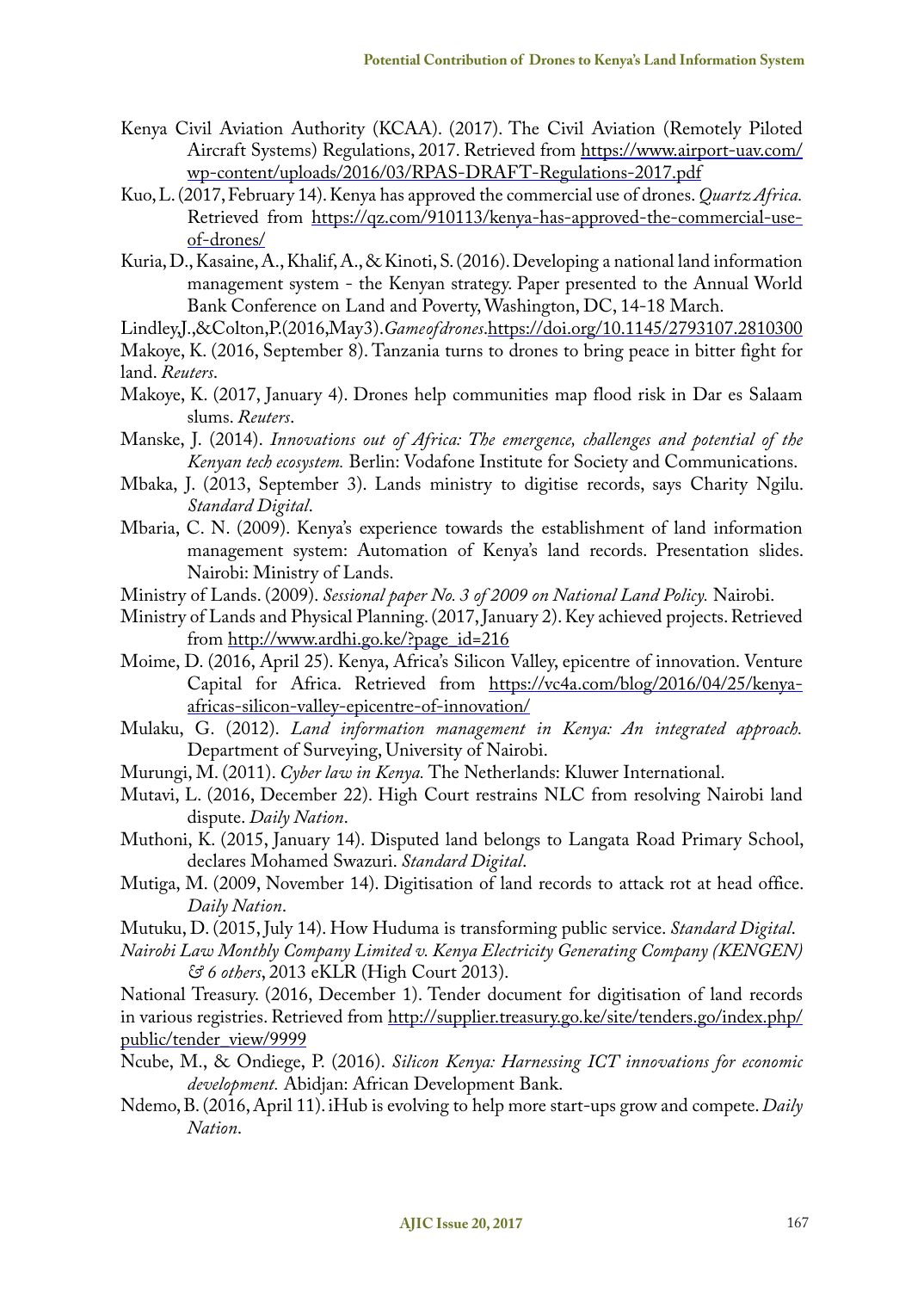- Ng'aru, S. W., & Wafula, M. K. (2015). Factors influencing the choice of Huduma Centers' services (A case study of Mombasa Huduma [Center]). *International Journal of Scientific and Research Publications*, *5*(6), 1-9. https://doi.org/10.6007/ijarbss/v5 i6/1660
- Njoroge, K. (2016, March 31). Authority limits civilian drone operators to height of 400ft. *Business Daily*.
- Ntonjira, L. (2016). Challenges of developing land information management systems (LIMS) for county governments in Kenya. Presentation slides. 11th ESRI Eastern Africa User Conference, Nairobi: 2-4 November.
- Nyassy, D. T. (2014, October 17). Probe Karen land scam, Ngilu tells ethics team. *Daily Nation*.
- Nyongesa, L. N. (2012, January 1). GIS-based national land information management system (NLIMS). Paper for FIG Working Week 2012, Rome, 6-10 May.
- Obwocha, B. (2014, November 25). Government, Safaricom sign deal for Sh15 billion security surveillance system. *Daily Nation*.
- Odongo, R. O., & Rodriques, A. J. (2016). *Metadata models and standards for Kenya National Spatial Data Infrastructure: A case study of 12 government ministries.* School of Computing and Informatics, University of Nairobi.
- Ogutu, J. (2015, May 18). How ICT drives Kenya's economic growth. *Standard Digital*.
- Okoth, E. (2017, January 8). State audit finds serious loopholes in Ifmis system. *Daily Nation*.
- Okuku, J., Bregt, A., & Grus, L. (2014). Assessing the development of Kenya National Spatial Data Infrastructure (KNSDI). *South African Journal of Geomatics*, *3*(1), 95-112.
- Okuttah, M. (2015, May 24). Safaricom's security system live in Nairobi, Mombasa. *Daily Nation*.
- Olopade, D. (2014). *The bright continent.* New York: Houghton Mifflin Harcourt.
- Ombati, C. (2016, December 5). Elderly couple violently evicted from house in Westlands, Nairobi over lease dispute. *The Standard*.
- Omulo, C. (2017, January 15). Digitisation of Lands records to disrupt services. *Daily Nation*.

Onoma, A. K. (2010). Endogenous contributions to institutional change. In *The politics of property rights institutions in Africa* (pp. 176-193). Cambridge: Cambridge University Press. https://doi.org/10.1017/cbo9780511691942.009

- Pablo, M. C., & Petzold, O. (2016). *Using drone technology to improve land titling in the Philippines.* Pasig, Philippines: The Asia Foundation.
- Peake, A. (2013). *Kenya's ICT sector, mobile money and the transformation to a middle-income country.* Tokyo: Center for Global Communications (GLOCOM).
- Pilling, D. (2016, April 27). Kenyans start to roam Silicon Savannah. *Financial Times*.
- Republic of Kenya. (2004). *Report of the Commission of Inquiry into the Illegal/Irregular Allocations of Land.* Nairobi: Government Printer.
- Republic of Kenya. (2008). *First medium term plan (2008-2012): Kenya Vision 2030.* Nairobi.
- Republic of Kenya. (2010, August 27). Constitution of Kenya 2010. Retrieved from https:// www.kenyaembassy.com/pdfs/the%20constitution%20of%20kenya.pdf
- Republic of Kenya. (2012, April 27). Land Registration Act 3 of 2012, Cap 300. Retrieved from http://extwprlegs1.fao.org/docs/pdf/ken112133a.pdf
- Republic of Kenya. (2016, September 7). Access to Information Act 31 of 2016. Retrieved from http://kenyalaw.org
- Republic of Kenya. (2017, June 13). *Computer and Cybercrimes Bill, 2017*. Retrieved from http://kenyalaw.org